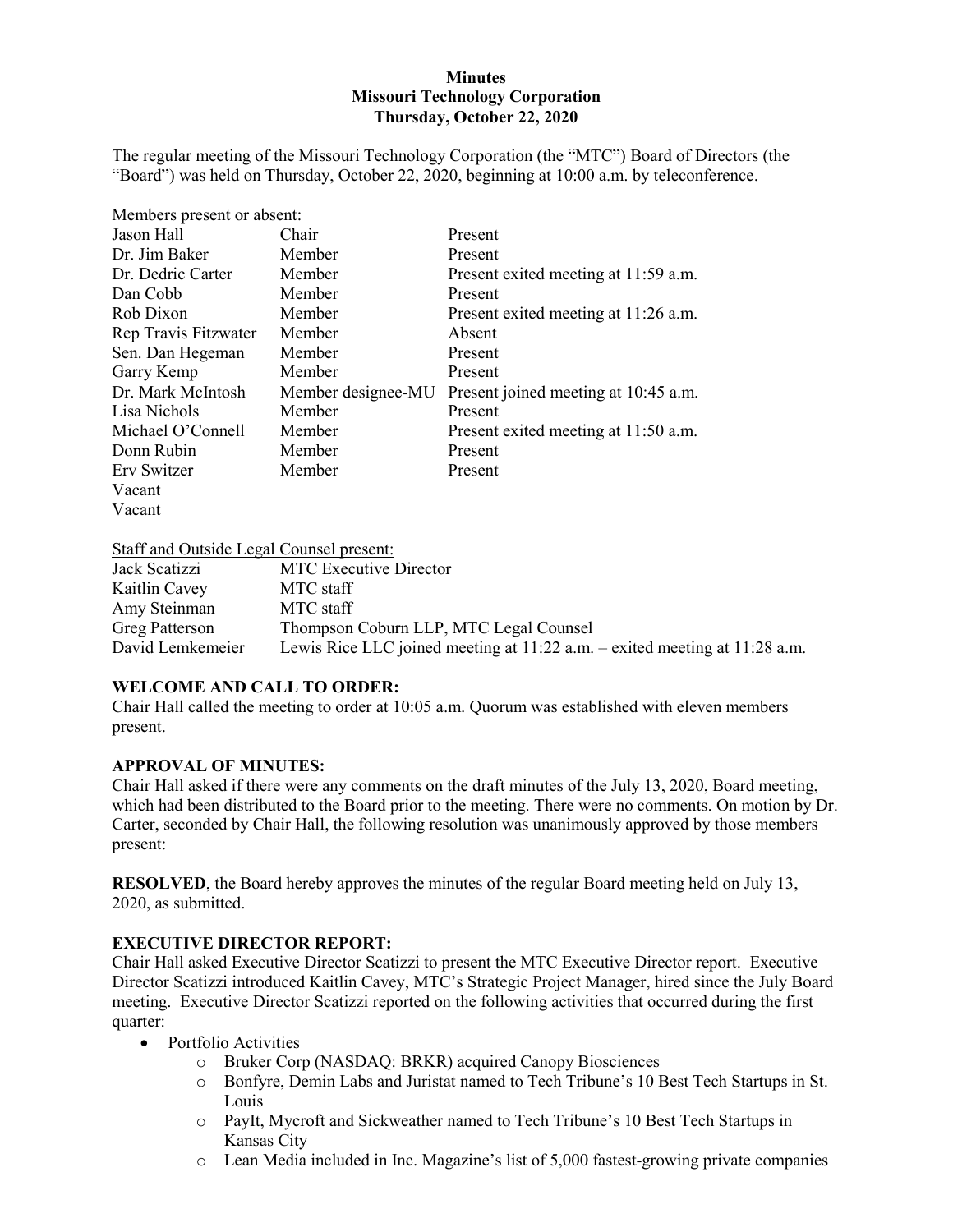- o [Healium won Proctor & Gamble Ventures Innovation Challenge](https://www.startlandnews.com/2020/07/healium-covid-19-pg-ventures-innovation-challenge/)
- o [Plastomics awarded \\$225,000 Phase I SBIR Grant from the NSF and selected to](https://www.bizjournals.com/stlouis/news/2020/08/06/st-louis-agtech-startup-snags-federal-grant.html)  [participate in the Agtech](https://www.bizjournals.com/stlouis/news/2020/08/06/st-louis-agtech-startup-snags-federal-grant.html) [cohort of the Wells Fargo Innovation Incubator](https://www.bizjournals.com/stlouis/news/2020/08/06/st-louis-agtech-startup-snags-federal-grant.html)
- $\circ$  Healthy Hip Hop awarded \$100,000 in non-dilutive capital from the Google Black [Founders Fund](https://blog.google/outreach-initiatives/entrepreneurs/black-founders-generational-change)
- **MOBEC Grant Recipients** 
	- o Arch Grants launched [a program to provide follow-on funding \(up to \\$100,000\) to](https://www.bizjournals.com/stlouis/news/2020/09/08/arch-grants-launches-new-program-to-provide-follow.html)  [portfolio companies](https://www.bizjournals.com/stlouis/news/2020/09/08/arch-grants-launches-new-program-to-provide-follow.html)
	- o LEANLAB awarded \$50,000 [in micro grants to 19 Black and Latinx innovators in](https://www.startlandnews.com/2020/08/leanlab-micro-grant-support-fund/)  [education](https://www.startlandnews.com/2020/08/leanlab-micro-grant-support-fund/)
	- o [1ST50K awarded four companies \\$50,000](https://www.kfvs12.com/2020/08/14/k-awarded-startup-companies-cape-girardeau/) (the companies will relocate to Cape [Girardeau](https://www.kfvs12.com/2020/08/14/k-awarded-startup-companies-cape-girardeau/)**)**

Executive Director Scatizzi reported that in the 4<sup>th</sup> Annual Midwest Startup Cities Rankings that St. Louis remained ranked 5<sup>th</sup> and Kansas City remained ranked 12<sup>th</sup>. Executive Director Scatizzi outlined the FY2021 first quarter tasks and activities of MTC which include:

- o Completed transition to direct employment model
- o Active portfolio management developments
- o Completed application process and recommendations to Department of Economic Development for CARES Act Coworking & Incubator Grants
- o Updated FY2020 Innovation Center contract
- o Completed Annual Reporting, FY2020 Annual Report, FY2020 Yearend Financials, 2019 IRS 990 Form and FY2022 Budget Forms
- o Implemented personnel changes

Finally, Executive Director Scatizzi defined the FY2021 second quarter tasks and activities, which will include: (a) staffing updates (on-boarding of the Strategic Project Manager and hiring a Portfolio Manager); (b) active management of the MTC's portfolio; (c) Statewide Strategic Vision for Entrepreneurship Project; (d) MOBEC Applications launch; (e) ongoing review of internal processes and procedures; and (f) advancing NGA partnership.

# **ECONOMIC DEVELOPMENT DIRECTOR'S REPORT:**

Chair Hall asked Director Dixon for an update of activities of the Department of Economic Development (the "DED"). Director Dixon reported on the State unemployment numbers now and pre-pandemic. Director Dixon provided updates on the State's job recovery and consumer spending numbers. Finally, Director Dixon informed the Board of the DED's activities which included pandemic response, CARES Act funding, economic recovery efforts and the internal department initiative.

# **EXECUTIVE COMMITTEE REPORT:**

Chair Hall reported the following actions taken by the MTC Executive Committee during the first quarter. The Committee met seven times during the first quarter on July 9<sup>th</sup>, July 24<sup>th</sup>, August 5<sup>th</sup>, August 20<sup>th</sup>, September 16<sup>th</sup>, September 30<sup>th</sup> and October 15<sup>th</sup>.

After discussion and on motion by Mr. Cobb, seconded by Mr. Switzer, the following resolution was unanimously approved:

**RESOLVED**, the Board hereby approves and ratifies all of the actions taken by the Executive Committee, the Chairman and the Executive Director taken pursuant to the previously delegated authority, including, without limitation, those presented.

# **BOARD GOVERNANCE MATTERS:**

Chair Hall reminded that the first Board meeting of the fiscal year was the historical time for the Board to consider certain corporate governance matters.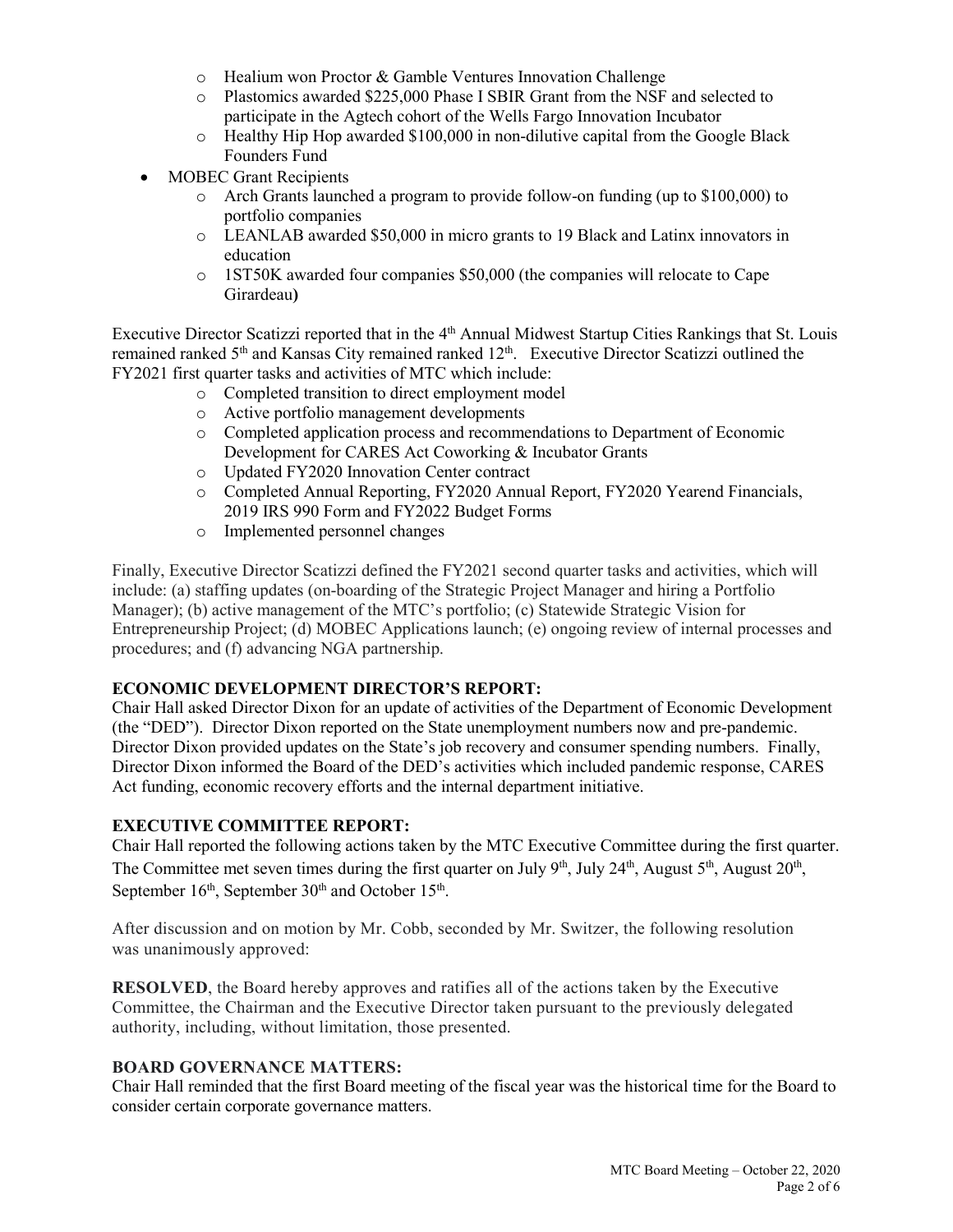# **Board Officers:**

Chair Hall nominated Dr. Carter as Vice Chair of the Board. Dr. Carter accepted the nomination. Chair Hall nominated Dr. Jim Baker as Secretary/Treasurer the MTC Board and noted that Dr. Baker had advised Chair Hall of his acceptance before the meeting. On motion by Ms. Nichols, seconded by Mr. Switzer, the following resolutions were unanimously approved by those members present:

**RESOLVED,** the Board hereby approves the appointment of Dr. Dedric Carter as Vice Chairman of the MTC Board; and

**FURTHER RESOLVED,** the Board hereby approves the appointment of Dr. Jim Baker as Secretary/Treasurer of the MTC Board.

## **MTC Committee Rosters**

On motion by Dr. Carter, seconded by Senator Hegeman, the following resolution was unanimously approved by those members present:

**RESOLVED**, the Board hereby approves the MTC Committee rosters, as presented.

#### **MTC Annual Report:**

Executive Director Scatizzi reviewed the draft of the 2020 Annual Report. After discussion and on motion by Dr. Carter, seconded by Mr. Cobb, the following resolutions were unanimously approved:

**RESOLVED**, the Board hereby approves the draft 2020 MTC Annual Report in substantially the form presented; and

**FURTHER RESOLVED,** the Board hereby authorizes the Executive Director to revise the presented draft in such manner as he deems advisable in the best interest of the MTC and to submit the finalized report to the Governor and General Assembly.

## **AUDIT AND FINANCE COMMITTEE REPORT:**

Dr. Baker reported the following actions taken by the MTC Audit and Finance Committee during the first quarter. The Committee met four times during the first quarter on July  $7<sup>th</sup>$ , September  $3<sup>rd</sup>$ , September 23<sup>rd</sup> and October 20<sup>th</sup>.

After discussion and on motion by Chair Hall, seconded by Mr. Kemp, the following resolution was unanimously approved:

**RESOLVED**, the Board hereby approves and ratifies all of the actions taken by the Audit and Finance Committee, its Chairman and the Executive Director, taken pursuant to the previously delegated authority, including, without limitation, those presented.

Executive Director Scatizzi reported that the committee reviewed the 2019 IRS 990 filing, the FY2020 Financial Statements, and finally the first quarter Treasurer's report.

#### **2019 IRS 990 Filing**

On motion by Dr. Carter, seconded by Chair Hall, the following resolutions were unanimously approved by those members present:

**RESOLVED**, the MTC Board of Directors hereby approves the draft 2019 IRS 990 filing for the MTC compiled by Williams Keepers LLC in substantially the form presented; and

**FURTHER RESOLVED**, that the Executive Committee and the Executive Director be, and each hereby is, authorized and directed to complete and file such filing on behalf of the MTC.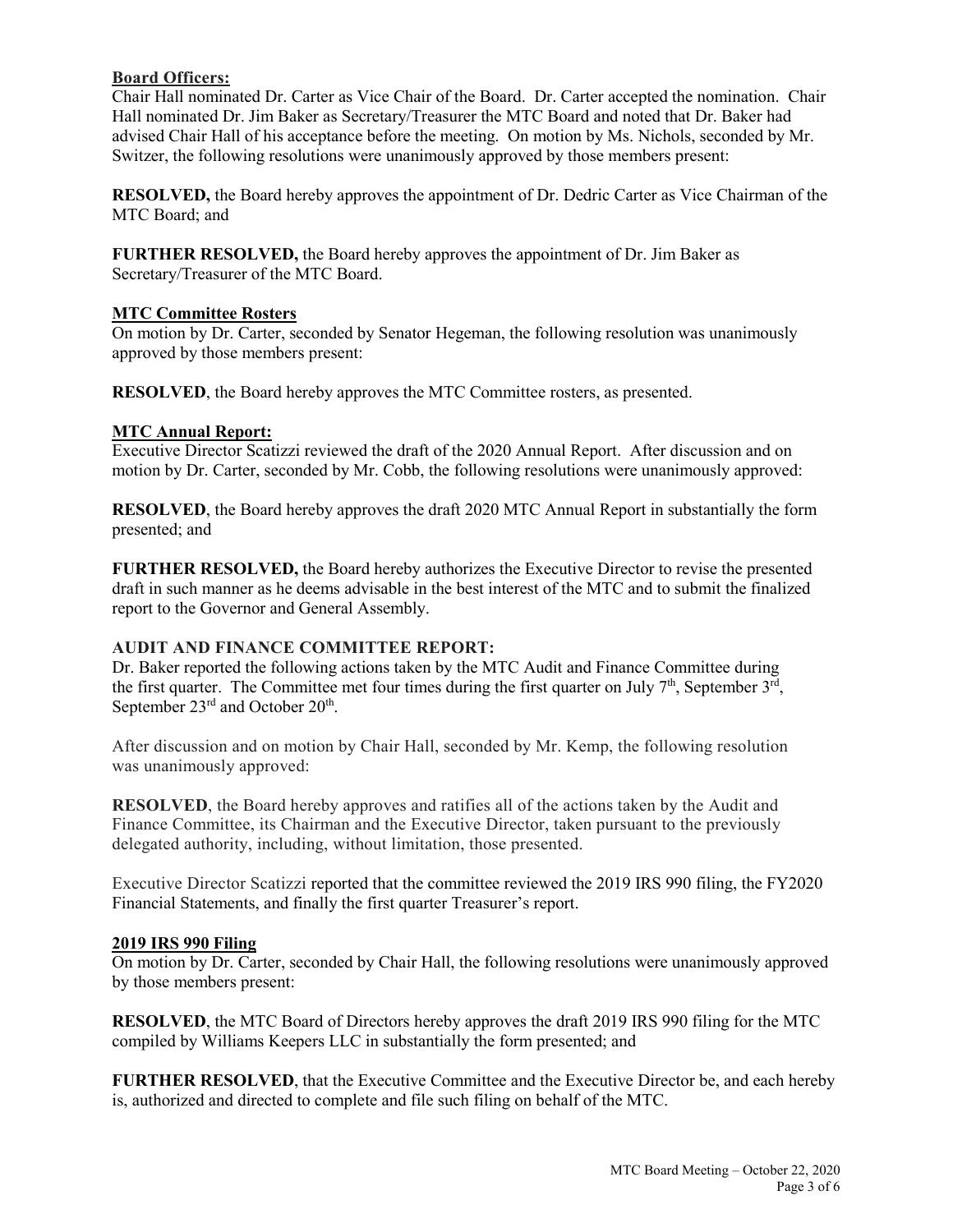# **FY2020 Financial Statements**

On motion by Chair Hall, seconded by Ms. Nichols, the following resolution was unanimously approved by those members present:

**RESOLVED,** the MTC Board of Directors hereby approves the June 30, 2020, financial statements compiled by Williams Keepers LLC in substantially the form presented.

## **TREASURER'S REPORT:**

On motion by Mr. Cobb, seconded by Dr. Carter, the following resolution was unanimously approved by those members present:

**RESOLVED,** the Board hereby approves the 1<sup>st</sup> Quarter FY2021 Treasurer's Report dated October 22, 2020, as submitted.

Executive Director Scatizzi reported that the MTC staff has been working with the Audit and Finance Committee to update MTC's financial procedures. The updated Financial Procedures, which had been distributed to the Board prior to the meeting, have been reviewed and discussed by the Audit & Finance Committee as well as the Executive Committee.

After discussion and on motion by Mr. Kemp, seconded by Ms. Nichols, the following resolution was unanimously approved:

**RESOLVED,** the Board hereby approves the financial procedures in substantially the form presented.

#### **INVESTMENT COMMITTEE REPORT:**

Chair Hall called on Mr. Cobb to present the Investment Committee report. Mr. Cobb reported that sixteen CARES Act Coworking & Incubator Grant applications were received. The Investment Committee made recommendations to the Missouri Department of Economic for 13 applications to be fully funded; one was recommended not to fund; and two were determined to be ineligible.

#### **CLOSED SESSION:**

On motion by Chair Hall, seconded by Dr. Baker, the following resolution was approved by the following roll call vote:

**RESOLVED**, the Board hereby approves entering Closed Session at 11:13 a.m. pursuant to Sections 610.021 (1) and (14) RSMo.

| Jason Hall                           | aye Dr. Jim Baker     | aye Dr. Dedric Carter       | aye |
|--------------------------------------|-----------------------|-----------------------------|-----|
| Dan Cobb                             | ave Rob Dixon         | aye Senator Dan Hegeman aye |     |
| Garry Kemp                           | aye Dr. Mark McIntosh | aye Lisa Nichols            | aye |
| Michael O'Connell III aye Donn Rubin |                       | aye Erv Switzer             | aye |

On motion by Chair Hall, seconded by Dr. Carter, the following resolution was approved by the following roll call vote:

**RESOLVED,** the Board hereby approves exiting Closed Session at 11:58 a.m.

| Jason Hall        | aye Dr. Jim Baker aye Dr. Dedric Carter |     |                               | aye |
|-------------------|-----------------------------------------|-----|-------------------------------|-----|
| Dan Cobb          | aye Senator Dan Hegeman aye Garry Kemp  |     |                               | aye |
| Dr. Mark McIntosh | aye Lisa Nichols                        |     | aye Michael O'Connell III aye |     |
| Donn Rubin        | aye Erv Switzer                         | aye |                               |     |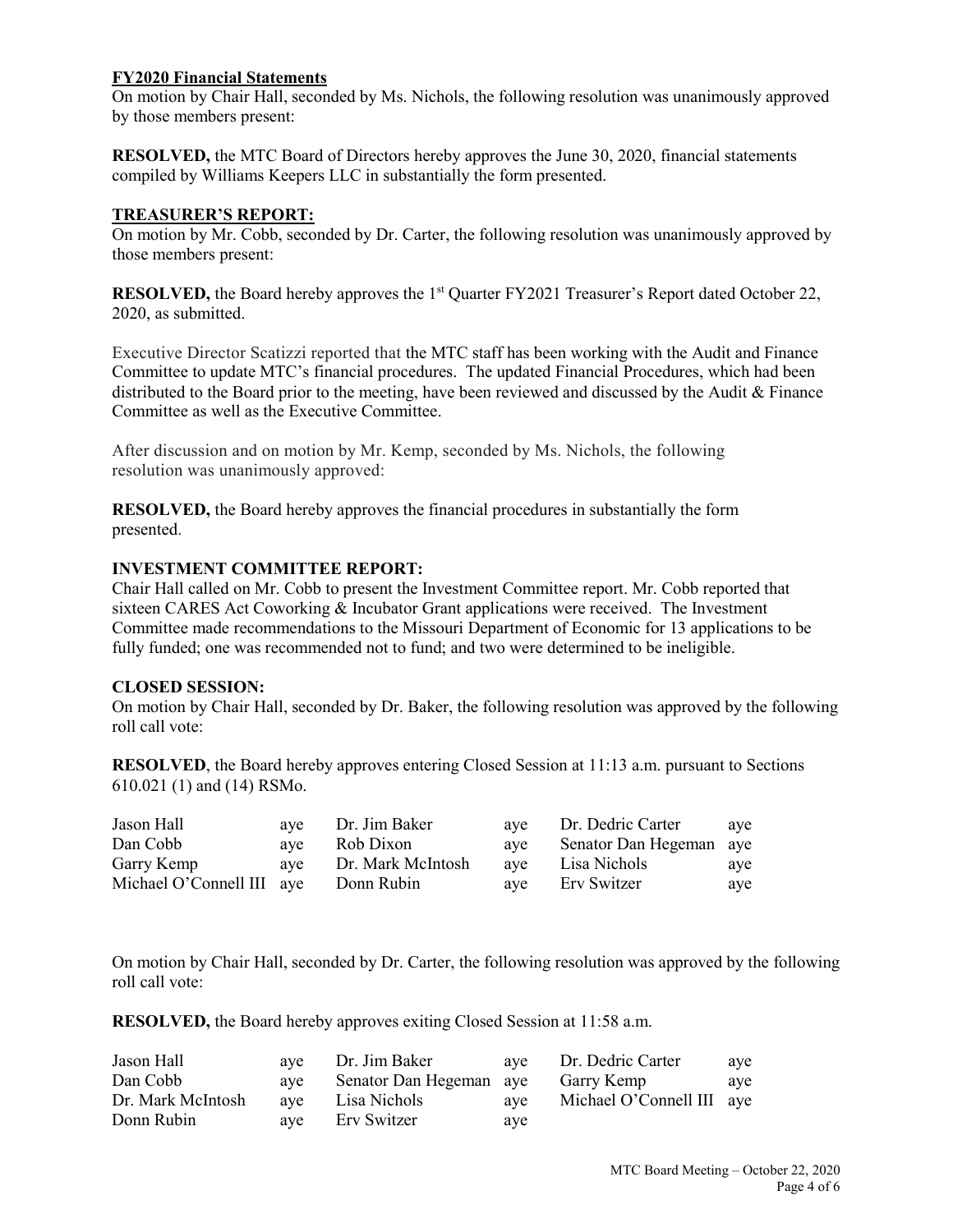Chair Hall reported that the Board took no action in the Closed Session after a discussion confined to the matters stated above. The Board continued its discussion in Open Session.

# **MTC POLICY REVIEW:**

Executive Director Scatizzi reported to the Board that MTC staff and legal counsel reviewed and updated recommendations on the MTC's policies, copies of which had been included in the meeting materials. The following recitals were read:

**WHEREAS**, the Board regularly reviews MTC's policies and procedures to determine whether any changes are advisable;

**WHEREAS**, the Board has determined that it is advisable and in the best interest of the MTC to adopt a new Employee Handbook that, among other things, sets forth various policies applicable to MTC employees;

**WHEREAS**, the Employee Handbook sets forth policies applicable to conduct of MTC employees that were formerly set forth in the MTC's Travel and Associated Reimbursement Policy, the Anti-Harassment Policy and the Whistle-Blower Policy (collectively, the "Existing Policies"); and

**WHEREAS,** in connection with the adoption of the Employee Handbook, the Board has determined to replace the Existing Policies as they apply to Board members with the Board Code of Conduct Policy, in the form presented (the "Board Code of Conduct Policy");

On motion by Mr. Cobb, seconded by Mr. Kemp, the following resolution was unanimously approved:

**RESOLVED**, that the Existing Policies be and they hereby are amended and restated in their entirety with the Board Code of Conduct Policy which hereby is approved.

On motion by Dr. Baker, seconded by Chair Hall, the following resolutions were unanimously approved:

**RESOLVED**, that the Board hereby amends and restates in its entirety the Record Retention Policy with the 2020 Record Retention Policy in the form presented; and be it

**FURTHER RESOLVED**, the Board hereby adopts the Record Retention Policy in the form presented; and be it

On motion by Dr. McIntosh, seconded by Mr. Kemp, the following resolution was unanimously approved:

**RESOLVED**, that the Board hereby adopts the Telecommunications and Video Surveillance Services or Equipment Policy in the form presented.

Annual acknowledgements will be circulated for signature noting the new and updated policies.

## **RESCISSION OF IDEA FUND APPROVALS:**

On a motion by Mr. Kemp, seconded by Mr. Switzer, the following resolution was unanimously approved.

**RESOLVED,** the board hereby rescinds its prior approvals of the following applications for financial assistance under the IDEA funds program: